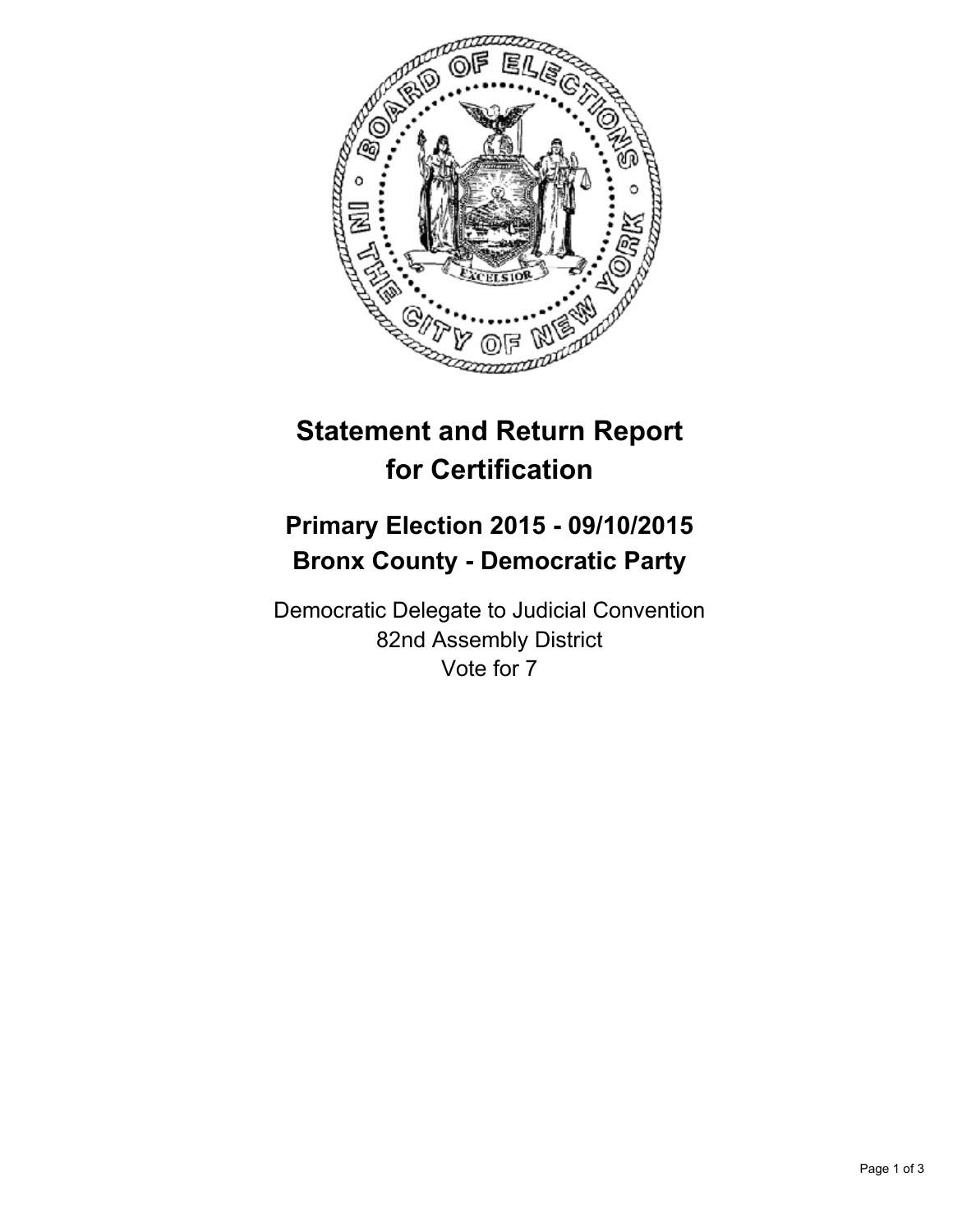

## **Assembly District 82**

| PUBLIC COUNTER                                           | 1,320       |
|----------------------------------------------------------|-------------|
| ABSENTEE/MILITARY                                        | 137         |
| <b>AFFIDAVIT</b>                                         | 3           |
| <b>Total Ballots</b>                                     | 1,460       |
| Less - Inapplicable Federal/Special Presidential Ballots | 0           |
| <b>Total Applicable Ballots</b>                          | 1,460       |
| <b>EGIDIO SEMENTILLI</b>                                 | 275         |
| <b>JOSEPH BELLINI</b>                                    | 397         |
| <b>ANDREW PETRALIA</b>                                   | 310         |
| <b>HERBERT MOREIRA-BROWN</b>                             | 458         |
| <b>LUCIA GIRALDI</b>                                     | 328         |
| <b>STEPHEN LAWLESS</b>                                   | 326         |
| ROXANNE DELGADO                                          | 441         |
| <b>JAMES VACCA</b>                                       | 1,052       |
| <b>GERTIE BROWN</b>                                      | 840         |
| <b>MARJORIE VELAZQUEZ</b>                                | 812         |
| <b>JAMES PAYNE</b>                                       | 859         |
| THOMAS MESSINA                                           | 765         |
| <b>MARJORIE HELMS</b>                                    | 876         |
| MICHAEL RIVADENEYRA                                      | 667         |
| ALEX A. GOMEZ (WRITE-IN)                                 | 2           |
| BARBARA DOLENSEK (WRITE-IN)                              | 1           |
| BARBARA DOLONSEN (WRITE-IN)                              | 1           |
| BERNIE SANDERS (WRITE-IN)                                | 1           |
| CHARLES MOORE III (WRITE-IN)                             | 1           |
| CYNTHIA SIMMONS (WRITE-IN)                               | 1           |
| DANA CAROTANUTO (WRITE-IN)                               | 1           |
| HILLARY CLINTON (WRITE-IN)                               | 4           |
| JEFFREY D KLIEN (WRITE-IN)                               | 1           |
| JOHN DOYLE (WRITE-IN)                                    | 1           |
| MARION JONES (WRITE-IN)                                  | $\mathbf 1$ |
| MICHAEL R BENEDETTO (WRITE-IN)                           | 1           |
| STEPHEN SWIECKIE (WRITE-IN)                              | 1           |
| UNATTRIBUTABLE WRITE-IN (WRITE-IN)                       | 24          |
| <b>Total Votes</b>                                       | 8,447       |
| Unrecorded                                               | 1,773       |